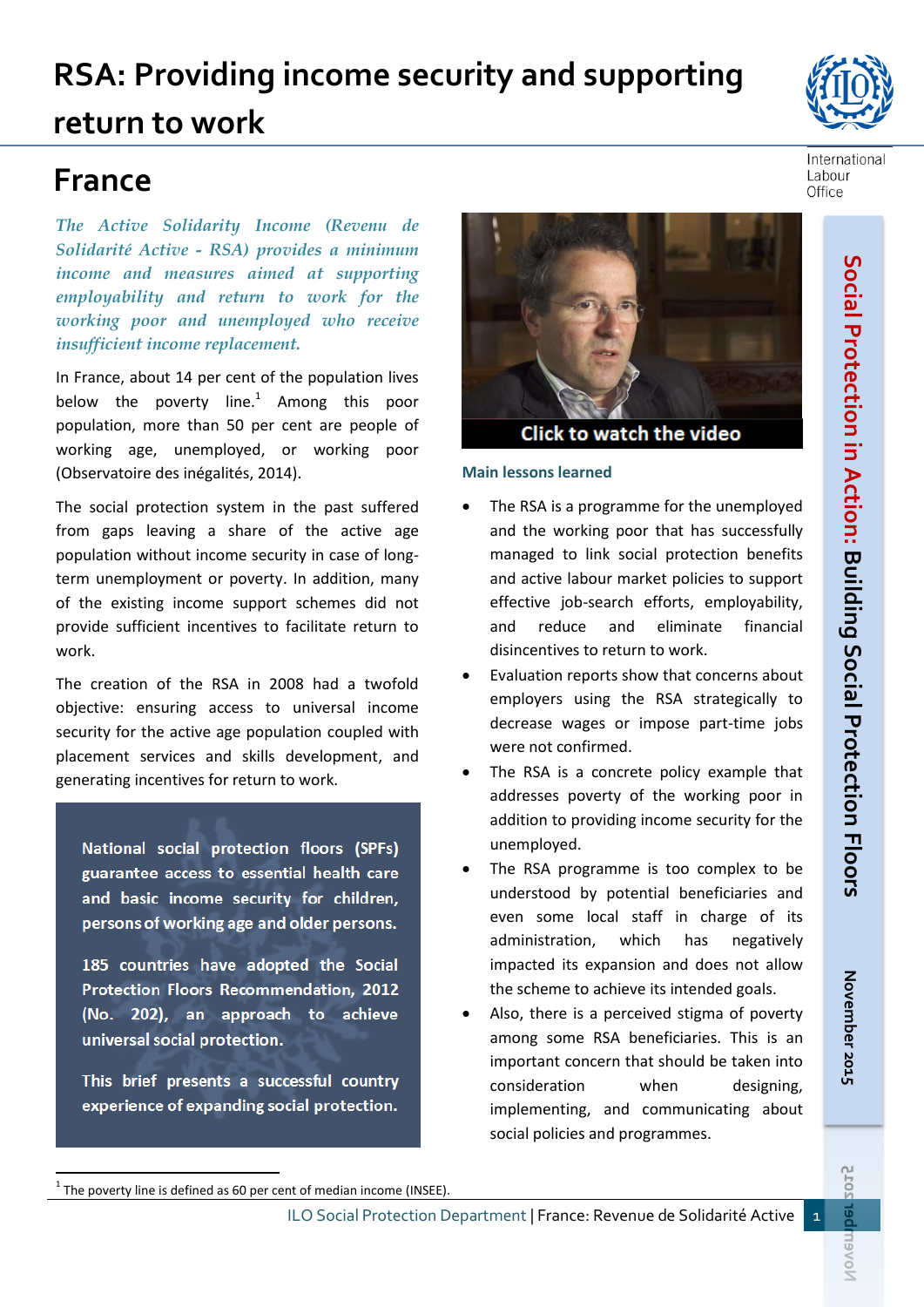#### **1. What led to the creation of the RSA?**

Prior to 2008, three means-tested benefits provided income security to the non-active working age population living in France: the Minimum Subsistence Income (RMI), the Single Parent Allowance (API), and the Specific Solidarity Allowance (ASS). These income transfers were not combined with any measures to facilitate return to work. Also, the benefits would be significantly reduced or halted when beneficiaries found jobs or started working longer hours. Thus, individuals found in some cases that they faced significant reductions in their total income as a result of returning to work or working more hours. These benefits in some cases discouraged work and led to so-called "inactivity traps", i.e. a vicious circle of inactivity and poverty. The programmes were also believed to have contributed to the expansion of undeclared work.

Negotiations organized in 2007-08 between the Government and social partners resulted in a national reform strategy aimed at simplifying and coordinating social inclusion programmes and linking them with active labour market policies. The strategy recommended a new social paradigm and the creation of the RSA.

The RSA was enacted by Law No. 2008-1249 of 1 December 2008. It is also included in the revised Social Action and Family Code of the 1 of June 2009.

#### **2. How does the programme function?**

The RSA aims to support households with insufficient incomes. Potentially eligible are adults above the age of 25, or under the age of 25 years if pregnant or with one or more dependents, or having worked at least two years during the last three years. French and European Union (EU) nationals should be legally residing in France for at least three months and non-EU nationals for five years. The programme targets unemployed persons (without work but available for work and seeking work) who receive insufficient income replacement, as well as the working poor.

The RSA income support is composed of two elements: the "Floor RSA" that is financed by local governments (*Départements*) guarantees a minimum income threshold, and the "Activity RSA" financed by the central Government is intended to create a work incentive.

The Floor RSA amount varies according to the household composition and is indexed on inflation (revised annually). The Floor RSA is the amount received when no member of the household is working.

#### **Floor RSA amounts in 2015<sup>2</sup>**

| No. of children            | Single person / parent Couple |           |
|----------------------------|-------------------------------|-----------|
|                            | €483.24                       | €724.86   |
|                            | €724.86                       | €869.83   |
|                            | €869.83                       | €1,014.84 |
| <b>Additional children</b> | €193.30                       | €193.30   |

When the recipient works, even part time, the Floor RSA is reduced and an Activity RSA is added on to ensure that the total income (composed of Floor RSA, Activity RSA, and earnings) equals the minimum income guarantee (MIG). This MIG is the Floor RSA plus 62 per cent of the earnings up to a threshold that is approximately the minimum wage for a single person.

**Monthly guaranteed income according to the household monthly income from work** – Simulation for a single person with one child assuming that no other social transfer is received.<sup>3</sup> ingle person with one child assuming that



The sum of all social transfers and earnings cannot exceed the minimum income guarantee (MIG). Therefore, revenues that derive from other income

**.** 

<sup>2</sup> Source: http://rsa-revenu-de-solidarite-active.com/montant-rsa/216 montant-rsa-2015.html.

<sup>&</sup>lt;sup>3</sup> Source :

https://wwwd.caf.fr/wps/portal/caffr/aidesetservices/lesservicesenlig ne/estimervosdroits/lersa.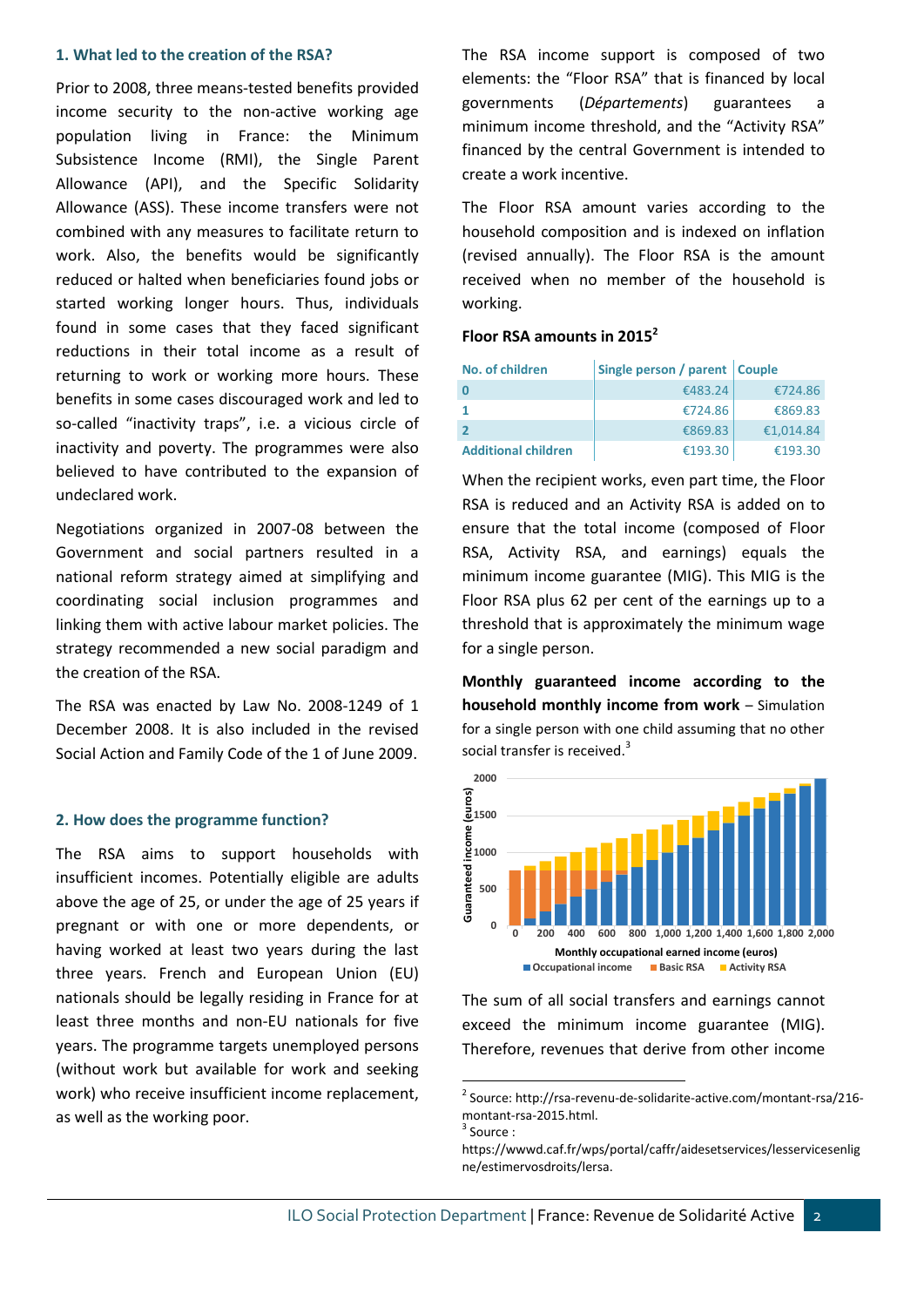support programmes (unemployment allowance, housing benefit, among others) are deducted from the RSA amount.

RSA beneficiaries have on principle the obligation to look for a job or take action to create their own enterprise. They receive support and placement advisory services, as well as training.

In 2014, total expenditure on RSA benefits represented 0.4 per cent of GDP (Observatoire national de l'action sociale, 2015). Its implementation requires the cooperation of multiple actors. Local governments (*Départements*) are responsible for the scheme's operations. The National Fund for Family Benefits (CNAF) and the Social Agricultural Mutual Fund (CMSA) process applications, assess eligibility, define the amount of the income support quarterly, and manage the payment of benefits. Finally, the Public Employment Agency (*Pôle Emploi*) provides job counselling and matching services to the scheme's beneficiaries.

#### **3. The impact of the RSA on people's lives**

As of June 2015, 2.45 million households were receiving the RSA, out of which 1.6 million did not have economically active members and received the basic allocation only (CNAF, 2015). It is estimated that 68 per cent of the population eligible for the Activity RSA is not registered, notably due to a lack of understanding of the mechanism (Sirugue, 2013).

The RSA provides greater income security and support for people of working age. The scheme also fosters return to work for unemployed people and economic inclusion of the working poor.

The RSA National Evaluation Committee's final report of 2011 (Comité d'évaluation du RSA, 2011) concluded that the Activity RSA had increased the median income per consumption unit by 18 per cent from €699 to €825 as of December 2009. The scheme also decreased poverty by 0.3 percentage points in 2010, which represent 135,000 people moving out of poverty.

Although the RSA clearly provides incentives to work, the direct impact of the programme on employment is difficult to assess since most beneficiaries receive a number of complementary transfers and other support. Results also significantly differ according to the composition of the household, in particular the number of children.

Regarding potential undesired effects of the RSA, the 2011 evaluation report (Comité d'évaluation du RSA, 2011) shows that concerns about employers using the Activity RSA strategically to decrease wages or impose part-time jobs were not confirmed.

#### **4. What's next?**

The RSA is facing three main challenges:

- The efficiency of the RSA is hampered by difficulties in coordinating the actions of participating agencies and government bodies. Local governments that were designated to oversee the implementation of the scheme did not always have the necessary capacities to do so. Additionally, with the global financial crisis and a significant rise in unemployment, the national employment agency is overwhelmed by demand and cannot always provide adapted assistance to RSA beneficiaries.
- The complexity of the scheme has prevented its expansion. Although RSA is well-known, few understand how benefits are calculated, can name its different components, or know the eligibility criteria.
- Finally, the RSA competes with another measure called *Prime pour l'emploi* (PPE). PPE is a tax credit that has the same objective as the Activity RSA and reaches 6.3 million households.

As a result of these limitations, the French Government has created an Activity Bonus (*Prime d'activité*) that will replace the PPE and Activity RSA starting from January 2016 (Government of France, 2015). The Activity Bonus will keep the salient features of the Activity RSA, notably linking the allowance with occupational income. Eligibility criteria will also be simplified.